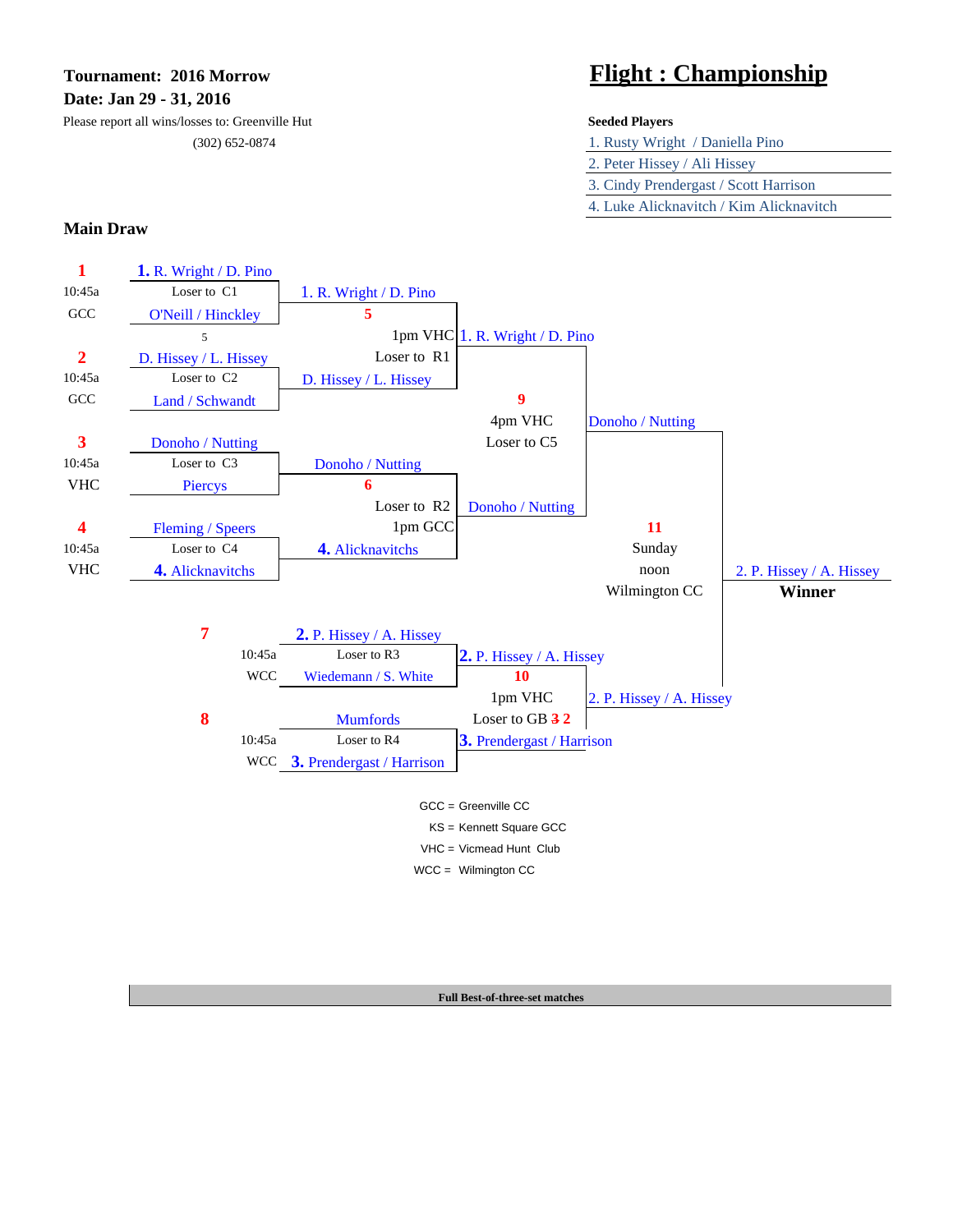# **Date: Jan 29 - 31, 2016**

# Tournament: 2016 Morrow **Flight: Championship**

Please report all wins/losses to: Greenville Hut

(302) 652-0874

# **Consolation**



# **Reprieve**

| 16         | R1 D. Hissey / L. Hissey          |                 |                    |                          |
|------------|-----------------------------------|-----------------|--------------------|--------------------------|
| 2pm        |                                   | 4. Alicknavitch |                    |                          |
| <b>VHC</b> | R <sub>2</sub> 4. Alicknav.       | <b>18</b>       |                    |                          |
|            |                                   | 4pm GCC         | Wiedemann / White  |                          |
| 17         | R3 Wied / White                   | Loser to GB 5   | 19                 |                          |
| noon       | Loser to GB 4                     | Wied / White    | Sunday, 10:15a     | <b>Wiedemann / White</b> |
| <b>WCC</b> | <b>Mumfords</b><br>R <sub>4</sub> |                 | Wilmington CC      | <b>Reprieve</b>          |
|            |                                   |                 | O'Neill / Hinckley | <b>Winner</b>            |
|            |                                   |                 | R <sub>5</sub>     |                          |

# **Gut Bucket**



VHC = Vicmead Hunt Club

WCC = Wilmington CC

**Full Best-of-three-set match**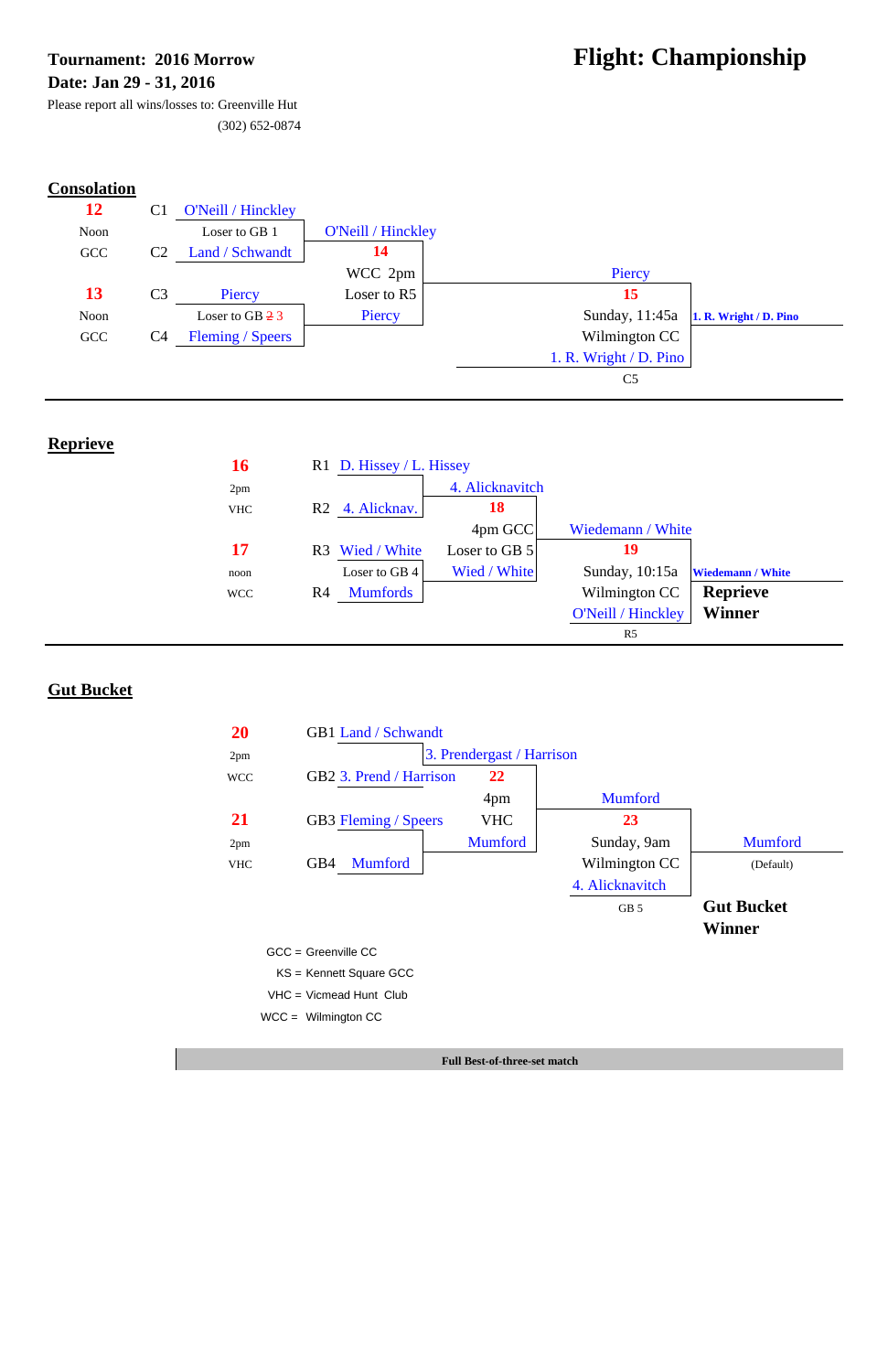### **Tournament: 2016 Morrow Flight: A Date: Jan 29 - 31, 2016**

Please report all wins/losses to: Greenville Hut **Seeded Players**

### **Main Draw**



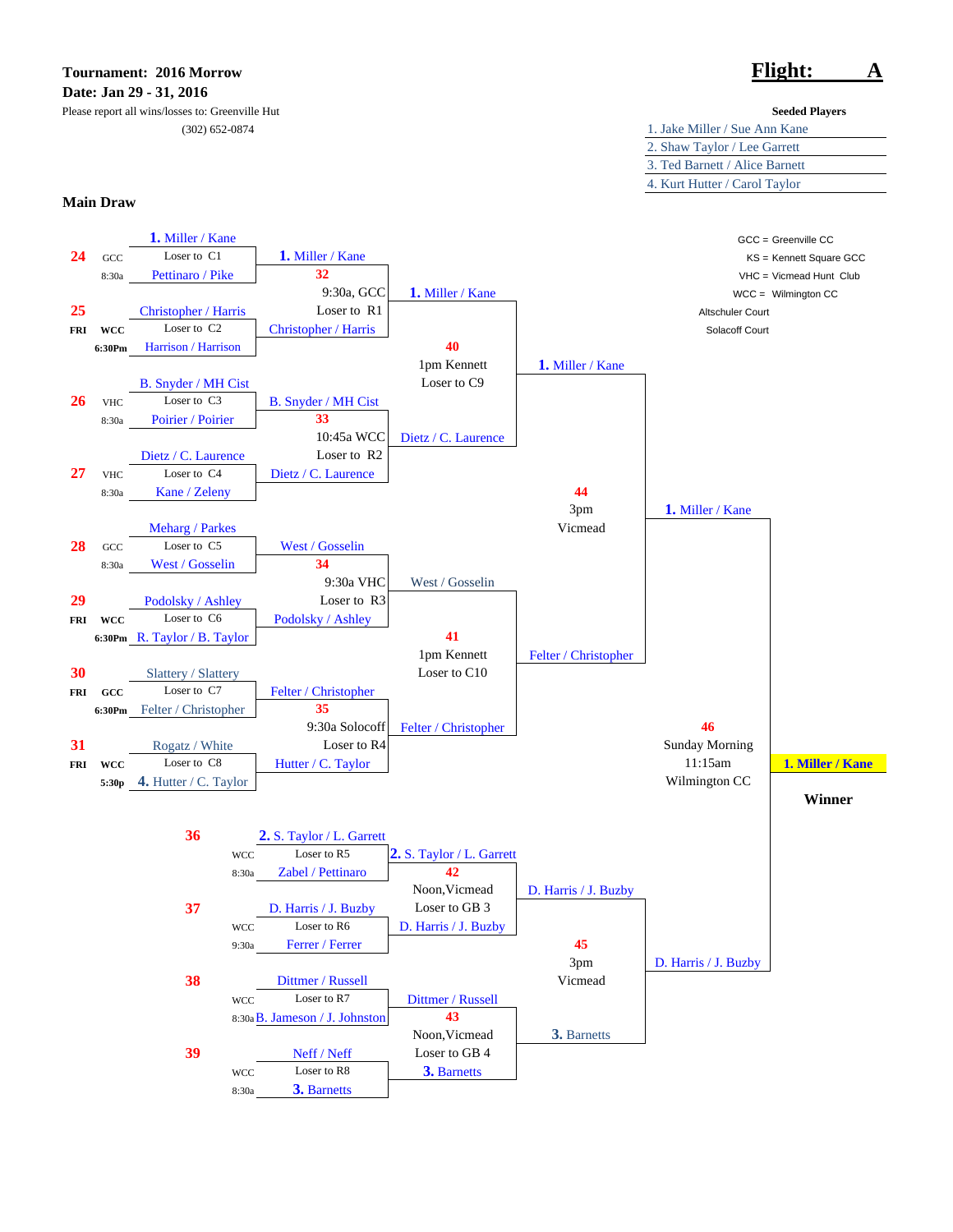



## **Reprieve**

| 56        | <b>Christopher / Harris</b><br>R1  |                             |                             |                             |
|-----------|------------------------------------|-----------------------------|-----------------------------|-----------------------------|
| Kennett   |                                    | <b>Christopher / Harris</b> |                             |                             |
| 2pm       | R <sub>2</sub> B. Snyder / MH Cist | 60                          |                             |                             |
|           |                                    | Kennett                     | <b>Christopher / Harris</b> |                             |
| 57        | R3 Podolsky / Ashley               | 3pm                         |                             |                             |
| Kennett   |                                    | Hutter / C. Taylor          | 62                          |                             |
| 2pm       | $R4$ Hutter / C. Taylor            |                             | <b>Sunday Morning</b>       |                             |
|           |                                    |                             | 10:15am                     | <b>Christopher / Harris</b> |
| 58        | Zabel / Pettinaro<br>R5            |                             | Wilmington CC               |                             |
| Altshuler | Loser to GB 5                      | Zabel / Pettinaro           |                             | <b>Reprieve</b>             |
| 10:45a    | R6 Ferrer / Ferrer                 | 61                          |                             | <b>Winner</b>               |
|           |                                    | Kennett                     | Neff / Neff                 |                             |
| 59        | B. Jameson / J. Johnston<br>R7     | 3pm                         |                             |                             |
| Solocoff  | Loser to GB 6                      | Neff / Neff                 |                             |                             |
| 10:45a    | R8 Neff / Neff                     |                             |                             |                             |



| <b>GCC</b>      |                              | B. Jameson / J. Johnston |                                 | <b>Gut Bucket</b> |
|-----------------|------------------------------|--------------------------|---------------------------------|-------------------|
| 2pm             | GB6 B. Jameson / J. Johnston | 68                       |                                 | Winner            |
|                 |                              | <b>WCC</b>               | <b>B.</b> Jameson / J. Johnston |                   |
| 66              | GB7 R. Taylor / B. Taylor    | 4pm                      |                                 |                   |
| <b>WCC</b>      |                              | Rogatz / White           |                                 |                   |
| 3 <sub>pm</sub> | GB8<br>Rogatz / White        |                          |                                 |                   |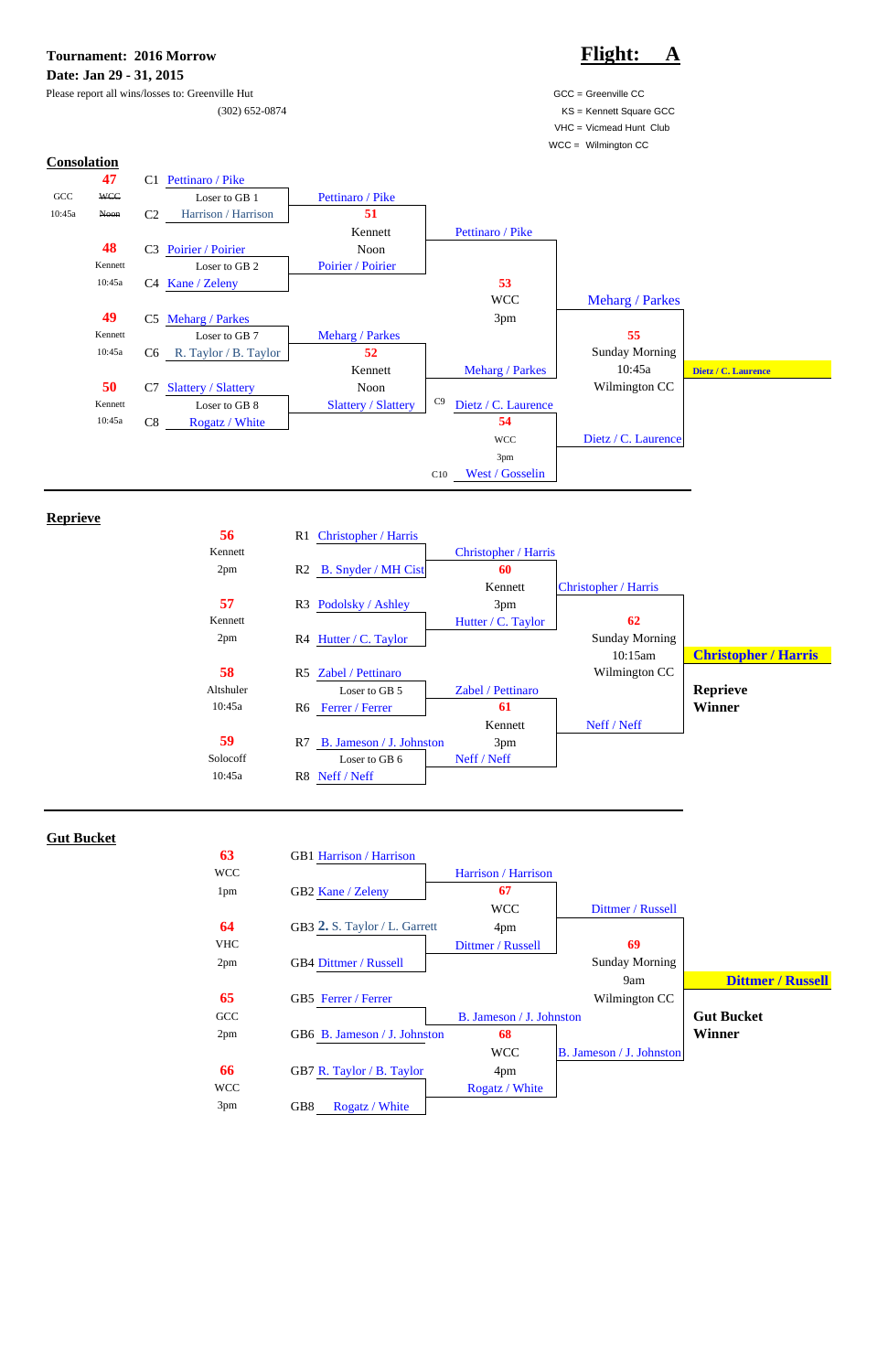# **Tournament: 2016 Morrow Flight: B Date: Jan 29 - 31, 2016**